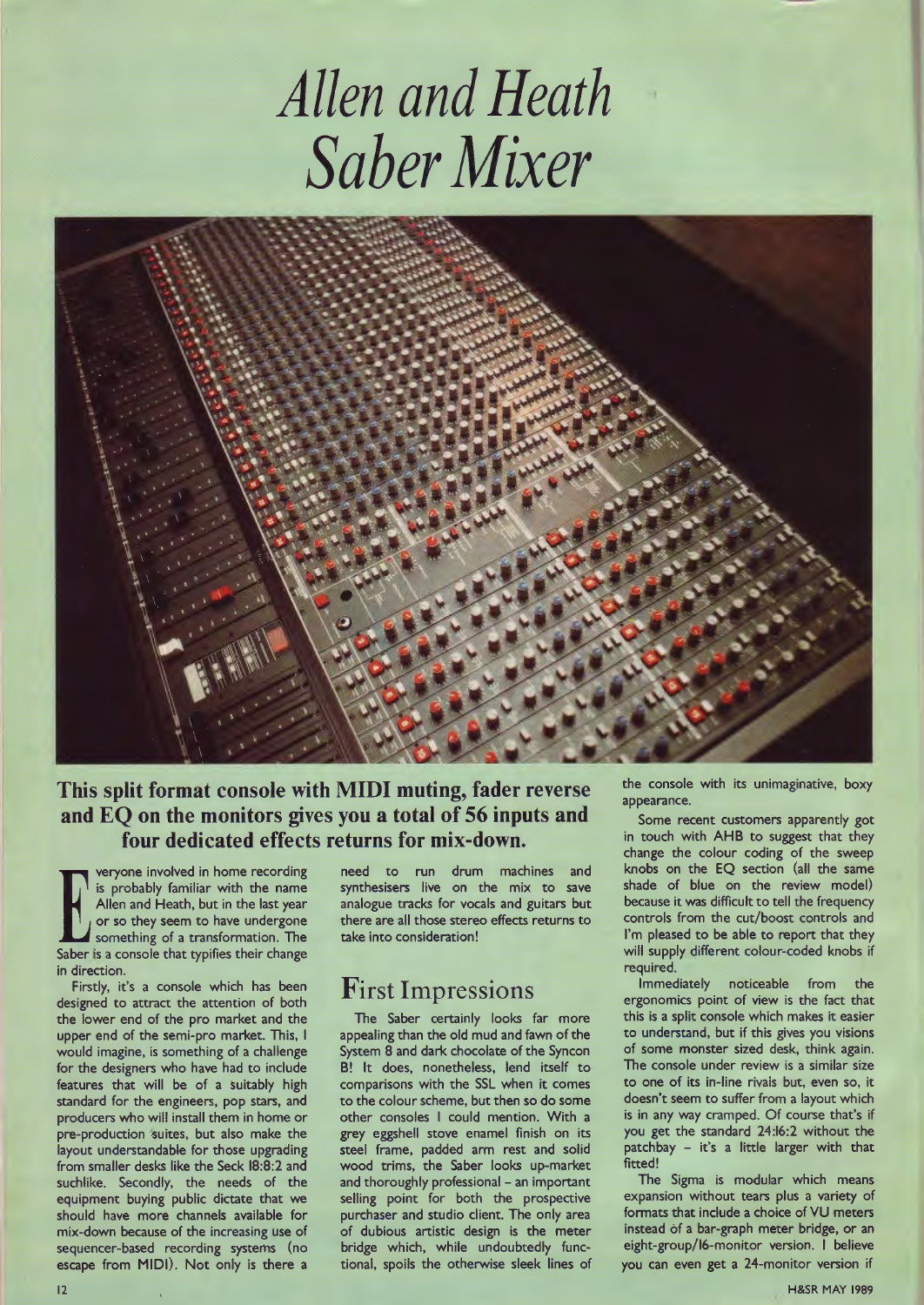you need it. Remembering the way the VU lights used to go down on the old A&H desks, I'd go for the bar-graphs but maybe they've improved on the design here (the review desk didn't have VU meters so I can't really say).

In its largest form, up to 56 inputs and four returns are available for mix-down, and if that seems like a lot, you'd be surprised how many get gobbled up when you're running a lot of sequenced things during the mix or bringing back a lot of stereo returns.

#### Input Channel

You get the usual selection of Mic, Line or Tape switches with an individual +48V phantom power switch for each channel, phase reversal and a 20dB Mic pad. The tape return is wired to the balanced professional standard of +4dBu but is switchable to  $-8$ dBu for an unbalanced system like the Fostex E-16. This is achieved by taking the monitor section modules out (with the power off) and carefully moving four links for each channel. It's really quite simple, even for a novice, and adequately explained in the manual.

One thing you will find if you use an E-16 with the Saber is that the desk having a .77SV ref level (dBu) and the Fostex having a IV ref level (dBv) means you end up with the gain controls a little higher than normal on the tape returns, typically about six or seven on a scale of ten but this doesn't cause any apparent problem with S/N ratio.

Mic inputs and tape returns are XLRs, and for the E-16 this connection involves bridging the earth (pin I) to pin 3 (cold). The Line inputs are quarter-inch balanced jacks. Direct Outs are also found on the rear panel of the desk and can prove very

useful for patching in stereo processing or triggering samplers. In practice the only real criticism I have of the Gain stage is that very little seems to happen until the knob is turned past the halfway mark (this is also true of its big brother, the Sigma).

### Auxiliaries

Next in line beneath the Gain pot and Multitrack assign buttons are the six auxiliary sends. Sends one and two are usually configured as stereo foldback or two individual mono mixes and therefore have their own pre/post fade select. Any auxiliary, however, can be changed to prefader operation by internal links.

On the monitor section of the desk you expect to have auxiliary sends including foldback and the Saber goes along with convention in this area. Both foldbacks are there plus auxiliary three for effects, but there's more. If you're only using send one for foldback, then you can configure send two to become send three and send three to become send four merely by pushing a button. Unorthodox but useful if you've got some tasty effects already allocated to those auxiliary sends.

As for the master sends, I was rather put out to discover that the six mute buttons accompanying the Aux master output levels and pfl switches were nonprogrammable. I tend to use some aux sends with delay lines in the mix to catch certain phrases or words so that only they get repeated and not the words before or after the ones I wanted. OK, so the auxiliary returns have programmable mutes, but as far as I'm concerned, that's the wrong place to put them and the effect of muting at this point is quite different. And what about the times when you're sending more than one sound to the same processor and you want continuous effect